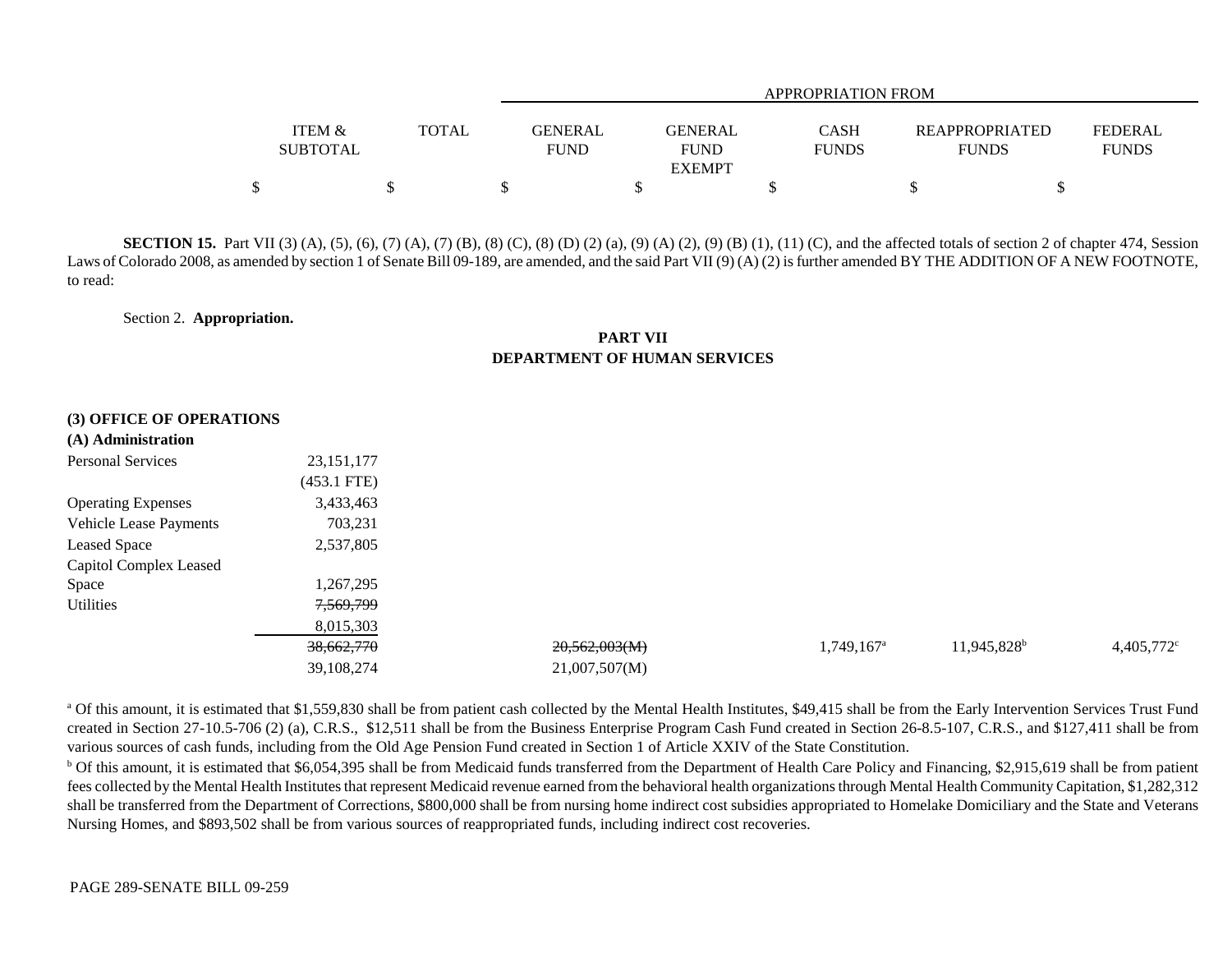|                   |              |             | APPROPRIATION FROM |              |                       |                |  |  |  |  |  |
|-------------------|--------------|-------------|--------------------|--------------|-----------------------|----------------|--|--|--|--|--|
|                   |              |             |                    |              |                       |                |  |  |  |  |  |
| <b>ITEM &amp;</b> | <b>TOTAL</b> | GENERAL     | <b>GENERAL</b>     | <b>CASH</b>  | <b>REAPPROPRIATED</b> | <b>FEDERAL</b> |  |  |  |  |  |
| <b>SUBTOTAL</b>   |              | <b>FUND</b> | <b>FUND</b>        | <b>FUNDS</b> | <b>FUNDS</b>          | <b>FUNDS</b>   |  |  |  |  |  |
|                   |              |             | <b>EXEMPT</b>      |              |                       |                |  |  |  |  |  |
|                   |              |             |                    |              |                       |                |  |  |  |  |  |

<sup>c</sup> Of this amount, it is estimated that \$792,895 shall be from Section 110 vocational rehabilitation funds, \$595,334 shall be from the Social Security Administration for disability determination services, \$214,949 shall be from the Substance Abuse Prevention and Treatment Block Grant, \$70,942 shall be from the U.S. Department of Health and Human Services, Office of Refugee Resettlement, \$4,000 shall be from the Temporary Assistance for Needy Families Block Grant, and \$2,727,652 shall be from various sources of federal funds, including indirect cost recoveries.

> 40,025,901 40,471,405

| (5) DIVISION OF CHILD WELFARE <sup>29</sup> |                                                   |                   |                                                                                                    |                          |
|---------------------------------------------|---------------------------------------------------|-------------------|----------------------------------------------------------------------------------------------------|--------------------------|
| 2,847,538                                   | 2,032,296(M)                                      |                   | $127,686^{\circ}$                                                                                  | $687,556^{\rm b}$        |
| 2,807,538                                   | 1,992,296(M)                                      |                   |                                                                                                    |                          |
| $(31.5$ FTE)                                |                                                   |                   |                                                                                                    |                          |
| 4,981,462                                   | 2,348,055(M)                                      | $37,230(L)^c$     |                                                                                                    | $2,596,177$ <sup>d</sup> |
|                                             |                                                   |                   |                                                                                                    |                          |
|                                             |                                                   |                   |                                                                                                    |                          |
| 333,812                                     | 267,068(M)                                        |                   |                                                                                                    | $66,744^b$               |
| $(1.0$ FTE)                                 |                                                   |                   |                                                                                                    |                          |
|                                             |                                                   |                   |                                                                                                    |                          |
| 349,161,288 <sup>e</sup>                    | 168, 913, 724                                     | $65,141,538(L)^c$ | 18,508,228 <sup>a</sup>                                                                            | 96,597,798f              |
|                                             | 165,577,877                                       |                   |                                                                                                    | 99,933,645f              |
|                                             |                                                   |                   |                                                                                                    |                          |
|                                             |                                                   |                   |                                                                                                    |                          |
|                                             |                                                   |                   |                                                                                                    |                          |
|                                             |                                                   |                   |                                                                                                    |                          |
|                                             |                                                   |                   |                                                                                                    |                          |
|                                             |                                                   |                   |                                                                                                    |                          |
|                                             |                                                   |                   |                                                                                                    |                          |
|                                             |                                                   |                   |                                                                                                    | $2,092,426$ <sup>f</sup> |
|                                             |                                                   |                   |                                                                                                    |                          |
|                                             |                                                   |                   |                                                                                                    |                          |
|                                             |                                                   |                   |                                                                                                    |                          |
|                                             | 1,735,971<br>2,800,000<br>45,689,850<br>3,188,750 | 38, 383, 469      | 1,735,971 <sup>g</sup><br>$2,800,000$ <sup>g</sup><br>$5,213,955(L)^c$<br>$3,188,750$ <sup>h</sup> |                          |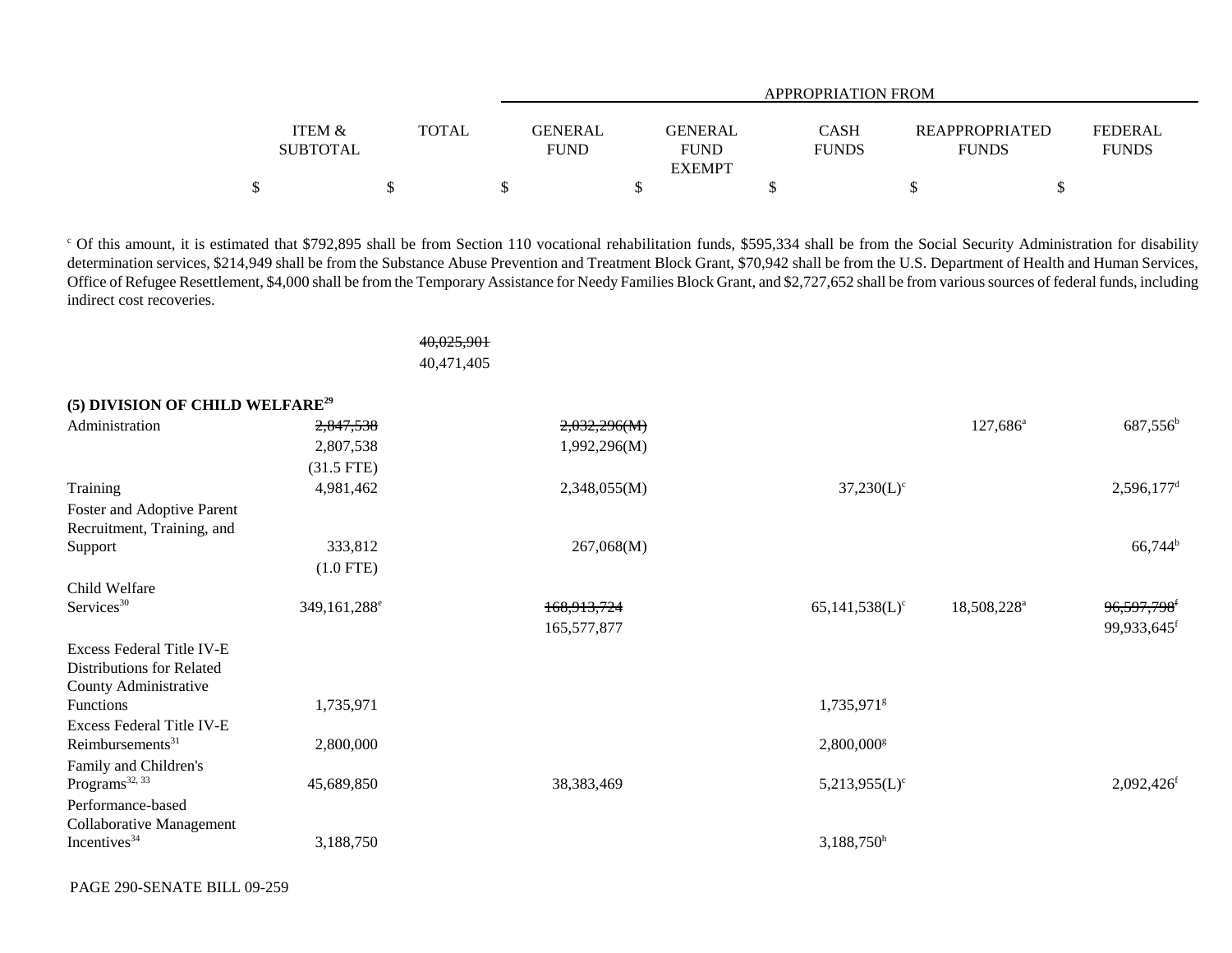|                                    |                           |              | APPROPRIATION FROM |                               |                                                |   |                             |                                       |                                |  |
|------------------------------------|---------------------------|--------------|--------------------|-------------------------------|------------------------------------------------|---|-----------------------------|---------------------------------------|--------------------------------|--|
|                                    | ITEM &<br><b>SUBTOTAL</b> | <b>TOTAL</b> |                    | <b>GENERAL</b><br><b>FUND</b> | <b>GENERAL</b><br><b>FUND</b><br><b>EXEMPT</b> |   | <b>CASH</b><br><b>FUNDS</b> | <b>REAPPROPRIATED</b><br><b>FUNDS</b> | <b>FEDERAL</b><br><b>FUNDS</b> |  |
| \$                                 | \$                        |              | \$                 | \$                            |                                                | D |                             | \$                                    | \$                             |  |
|                                    |                           |              |                    |                               |                                                |   |                             |                                       |                                |  |
| <b>Independent Living Programs</b> | 2,826,582                 |              |                    |                               |                                                |   |                             |                                       | $2,826,582^i$                  |  |
| Promoting Safe and Stable          |                           |              |                    |                               |                                                |   |                             |                                       |                                |  |
| <b>Families Program</b>            | 4,457,659                 |              |                    | 50,510(M)                     |                                                |   | $1,064,160(L)^c$            |                                       | $3,342,989$ <sup>j</sup>       |  |
|                                    | $(2.0$ FTE)               |              |                    |                               |                                                |   |                             |                                       |                                |  |
| Federal Child Abuse                |                           |              |                    |                               |                                                |   |                             |                                       |                                |  |
| <b>Prevention and Treatment</b>    |                           |              |                    |                               |                                                |   |                             |                                       |                                |  |
| Act Grant                          | 378,332                   |              |                    |                               |                                                |   |                             |                                       | $378,332^k$                    |  |
|                                    |                           |              |                    |                               |                                                |   |                             |                                       | $(3.0$ FTE)                    |  |
|                                    |                           | 418,401,244  |                    |                               |                                                |   |                             |                                       |                                |  |
|                                    |                           | 418,361,244  |                    |                               |                                                |   |                             |                                       |                                |  |

a These amounts shall be from Medicaid funds transferred from the Department of Health Care Policy and Financing.

b These amounts shall be from Title IV-E of the Social Security Act.

c These amounts shall be from local funds.

<sup>d</sup> Of this amount, \$2,340,461 shall be from Title IV-E of the Social Security Act, and \$255,716 shall be from the Title XX Social Services Block Grant.

<sup>e</sup> For informational purposes, this amount includes \$4,605,011 that is anticipated to be initially held out from state and federal funds that are allocated to county departments of social services for the administration and provision of child welfare services, including the following estimated amounts: \$3,208,511 for parental fee reimbursements to counties pursuant to Section 26-5-104 (2), C.R.S., \$950,000 for tribal placements of Native American children, \$346,500 for a statewide insurance policy for county-administered foster homes, and \$100,000 for contractual services related to the allocation of funds among counties. The remaining \$344,556,277 includes the following amounts: \$260,906,511 in state and federal funds to be allocated to county departments of social services pursuant to Section 26-5-104, C.R.S., \$65,141,538 to represent the estimated local share of child welfare services expenditures, and \$18,508,228 in federal Medicaid funds estimated to be available to county departments of social services for certain expenditures.

<sup>f</sup> Of these amounts, \$71,980,362 \$75,316,209 shall be from Title IV-E of the Social Security Act, \$22,690,313 shall be from the Title XX Social Services Block Grant, and \$4,019,549 shall be from Title IV-B, Subpart 1, of the Social Security Act.

<sup>g</sup> These amounts shall be from the Excess Federal Title IV-E Reimbursements Cash Fund created in Section 26-1-111 (2) (d) (II) (C), C.R.S.

<sup>h</sup> This amount shall be from the Performance-based Collaborative Management Incentive Cash Fund created in Section 24-1.9-104 (1), C.R.S.

<sup>i</sup> This amount shall be from Title IV-E of the Social Security Act. This amount includes an estimated \$2,106,894 for the Chafee Foster Care Independence Program and \$719,688 for the Education and Training Voucher Program.

<sup>j</sup> This amount shall be from Title IV-B, Subpart 2, of the Social Security Act.

 $k$  This amount shall be from the Child Abuse Prevention and Treatment Act state grant.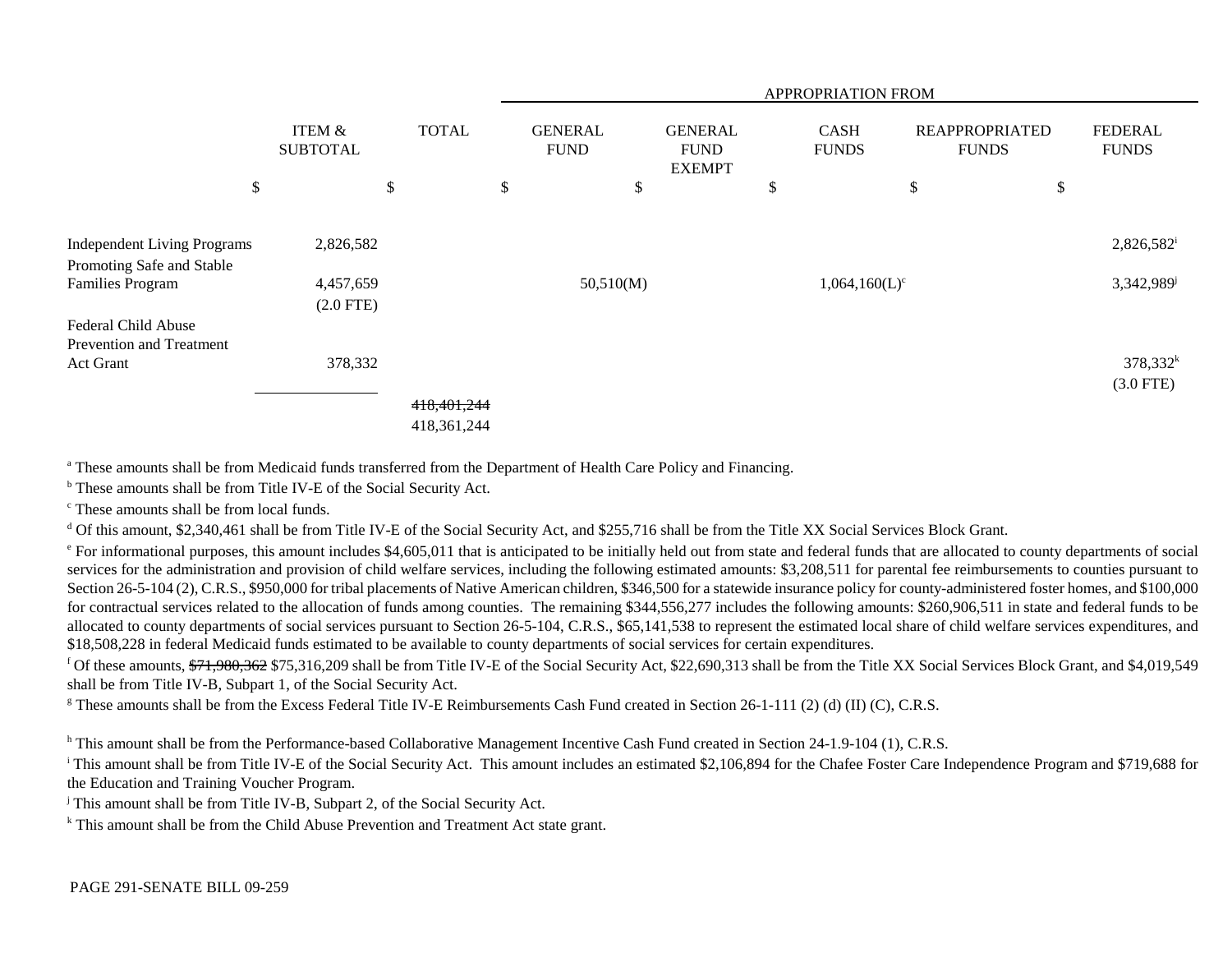|                                                        |                                      |              |                               | APPROPRIATION FROM                             |                             |                                       |                                |  |  |  |
|--------------------------------------------------------|--------------------------------------|--------------|-------------------------------|------------------------------------------------|-----------------------------|---------------------------------------|--------------------------------|--|--|--|
|                                                        | <b>ITEM &amp;</b><br><b>SUBTOTAL</b> | <b>TOTAL</b> | <b>GENERAL</b><br><b>FUND</b> | <b>GENERAL</b><br><b>FUND</b><br><b>EXEMPT</b> | <b>CASH</b><br><b>FUNDS</b> | <b>REAPPROPRIATED</b><br><b>FUNDS</b> | <b>FEDERAL</b><br><b>FUNDS</b> |  |  |  |
| $\$$                                                   |                                      | \$           | \$                            | \$                                             | \$                          | \$                                    | \$                             |  |  |  |
| (6) DIVISION OF CHILD CARE                             |                                      |              |                               |                                                |                             |                                       |                                |  |  |  |
| Child Care Licensing and                               |                                      |              |                               |                                                |                             |                                       |                                |  |  |  |
| Administration                                         | 6,464,657                            |              | 2,346,195(M)                  |                                                | 731,546 <sup>a</sup>        |                                       | $3,386,916^b$                  |  |  |  |
|                                                        | $(64.0$ FTE)                         |              |                               |                                                |                             |                                       |                                |  |  |  |
| <b>Fines Assessed Against</b>                          |                                      |              |                               |                                                |                             |                                       |                                |  |  |  |
| Licensees                                              | 18,000                               |              |                               |                                                | $18,000^{\circ}$            |                                       |                                |  |  |  |
| <b>Child Care Assistance</b>                           |                                      |              |                               |                                                |                             |                                       |                                |  |  |  |
| Program Automated System                               |                                      |              |                               |                                                |                             |                                       |                                |  |  |  |
| Replacement <sup>35</sup>                              | 47,685                               |              |                               |                                                |                             |                                       | $47,685$ <sup>d</sup>          |  |  |  |
| <b>Child Care Assistance</b>                           |                                      |              |                               |                                                |                             |                                       |                                |  |  |  |
| Program                                                | 75,868,579                           |              | 15,354,221                    |                                                | $9,201,753(L)^e$            |                                       | $51,312,605$ <sup>f</sup>      |  |  |  |
| <b>CHILD CARE ASSISTANCE</b>                           |                                      |              |                               |                                                |                             |                                       |                                |  |  |  |
| PROGRAM - AMERICAN                                     |                                      |              |                               |                                                |                             |                                       |                                |  |  |  |
| <b>RECOVERY AND</b><br><b>REINVESTMENT ACT FUNDING</b> | 11,064,462                           |              |                               |                                                |                             |                                       | 11,064,462 <sup>g</sup>        |  |  |  |
|                                                        |                                      |              |                               |                                                |                             |                                       |                                |  |  |  |
| Grants to Improve the<br>Quality and Availability of   |                                      |              |                               |                                                |                             |                                       |                                |  |  |  |
| Child Care and to Comply                               |                                      |              |                               |                                                |                             |                                       |                                |  |  |  |
| with Federal Targeted Funds                            |                                      |              |                               |                                                |                             |                                       |                                |  |  |  |
| Requirements                                           | 3,473,633                            |              |                               |                                                |                             |                                       | $3,473,633^d$                  |  |  |  |
| Early Childhood Councils                               | 2,984,761                            |              | 1,006,161                     |                                                |                             |                                       | $1,978,600$ <sup>d</sup>       |  |  |  |
|                                                        |                                      |              |                               |                                                |                             |                                       | $(1.0$ FTE)                    |  |  |  |
| School-readiness Quality                               |                                      |              |                               |                                                |                             |                                       |                                |  |  |  |
| <b>Improvement Program</b>                             | 2,227,765                            |              |                               |                                                |                             |                                       | $2,227,765$ <sup>d</sup>       |  |  |  |
|                                                        |                                      |              |                               |                                                |                             |                                       | $(1.0$ FTE)                    |  |  |  |
|                                                        |                                      | 91,085,080   |                               |                                                |                             |                                       |                                |  |  |  |
|                                                        |                                      | 102,149,542  |                               |                                                |                             |                                       |                                |  |  |  |

<sup>a</sup> This amount shall be from the Child Care Licensing Cash Fund established pursuant to Section 26-6-105 (4), C.R.S.

<sup>b</sup> Of this amount, \$3,216,525 shall be from Child Care Development Funds and \$170,391 shall be from Title IV-E of the Social Security Act.

<sup>c</sup> This amount shall be from the Child Care Cash Fund established pursuant to Section 26-6-114 (5), C.R.S.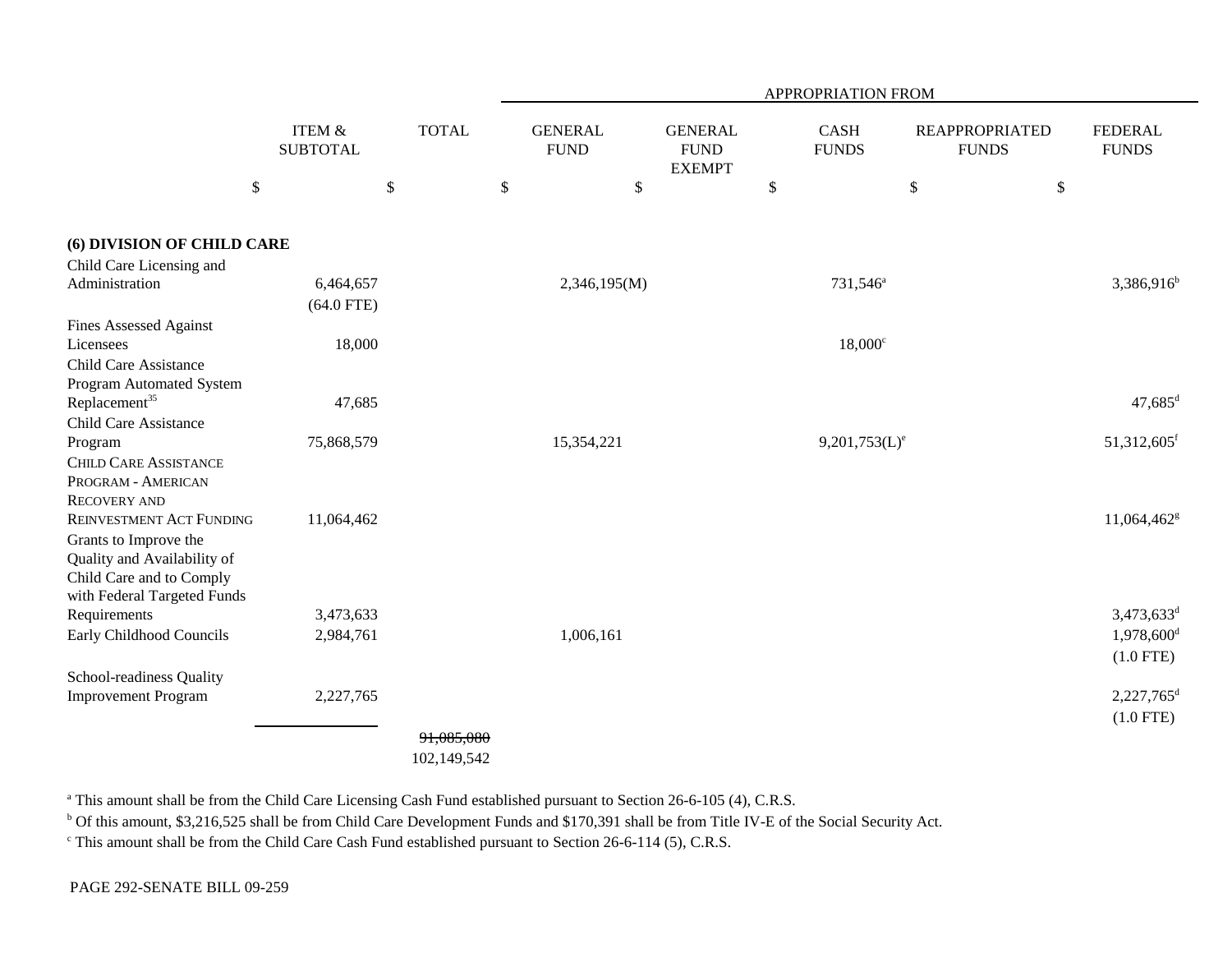|                   |              |                | <b>APPROPRIATION FROM</b>    |              |                       |                |  |  |  |  |
|-------------------|--------------|----------------|------------------------------|--------------|-----------------------|----------------|--|--|--|--|
|                   |              |                |                              |              |                       |                |  |  |  |  |
| <b>ITEM &amp;</b> | <b>TOTAL</b> | <b>GENERAL</b> | <b>GENERAL</b>               | <b>CASH</b>  | <b>REAPPROPRIATED</b> | <b>FEDERAL</b> |  |  |  |  |
| <b>SUBTOTAL</b>   |              | <b>FUND</b>    | <b>FUND</b><br><b>EXEMPT</b> | <b>FUNDS</b> | <b>FUNDS</b>          | <b>FUNDS</b>   |  |  |  |  |
|                   |              |                |                              |              |                       |                |  |  |  |  |

d These amounts shall be from Child Care Development Funds.

<sup>e</sup> This amount shall be from local funds. This amount includes \$1,700,000 that is estimated to be the local share of the costs of administering the Child Care Assistance Program. County maintenance of effort for this program, pursuant to federal requirements, totals \$8,985,901.

f Of this amount, \$50,312,605 shall be from Child Care Development Funds and \$1,000,000 shall be from the Title XX Social Services Block Grant.

 $^\mathrm{g}$  This amount shall be from Child Care Development Funds anticipated to be received pursuant to the American Recovery and Reinvestment Act of 2009.

#### **(7) OFFICE OF SELF SUFFICIENCY**

### **(A) Administration**

| <b>Personal Services</b>  | 1,474,606    |         |                         |                        |
|---------------------------|--------------|---------|-------------------------|------------------------|
|                           | $(22.0$ FTE) |         |                         |                        |
| <b>Operating Expenses</b> | 77,156       |         |                         |                        |
| Food Stamp COLA Sanction  | 380,860      |         |                         |                        |
| Food Stamp Settlement     | 10,082,040   |         |                         |                        |
|                           | 12,925,899   |         |                         |                        |
|                           | 12,014,662   | 631,401 | $10,462,900^{\circ}$    | $920,361$ <sup>a</sup> |
|                           | 14,858,521   |         | 13,306,759 <sup>b</sup> |                        |

<sup>a</sup> This amount shall be from various sources of federal funds.

<sup>b</sup> This amount shall be from the Health Care Supplemental Appropriations and Overexpenditures Account in the Tobacco Litigation Settlement Cash Fund established pursuant to Section 24-22-115 (4) (a), C.R.S.

| (B) Colorado Works Program                |             |         |                |                          |  |  |  |  |
|-------------------------------------------|-------------|---------|----------------|--------------------------|--|--|--|--|
| Administration                            | .430,023    |         |                | $430,023$ <sup>a</sup>   |  |  |  |  |
|                                           |             |         |                | $(18.0$ FTE)             |  |  |  |  |
| County Block Grants <sup>28, 36, 37</sup> | 154,441,672 | 405,504 | $25,323,033^b$ | <del>128,713,135</del> * |  |  |  |  |
|                                           |             |         |                | $129,118,639^{\circ}$    |  |  |  |  |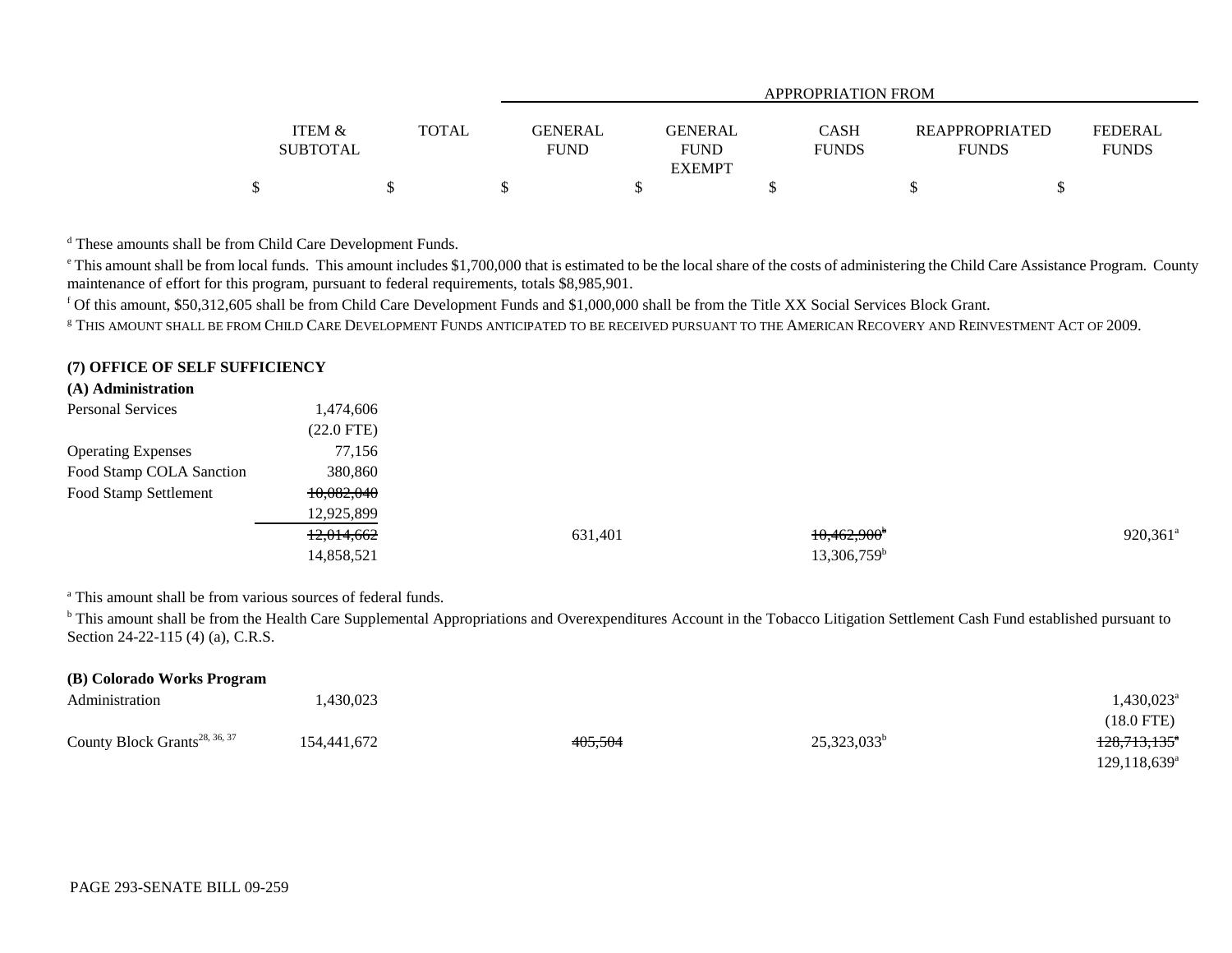|                                                            |        |                                      |        |              |                               |                                                | APPROPRIATION FROM          |                                       |                                |
|------------------------------------------------------------|--------|--------------------------------------|--------|--------------|-------------------------------|------------------------------------------------|-----------------------------|---------------------------------------|--------------------------------|
|                                                            |        | <b>ITEM &amp;</b><br><b>SUBTOTAL</b> |        | <b>TOTAL</b> | <b>GENERAL</b><br><b>FUND</b> | <b>GENERAL</b><br><b>FUND</b><br><b>EXEMPT</b> | <b>CASH</b><br><b>FUNDS</b> | <b>REAPPROPRIATED</b><br><b>FUNDS</b> | <b>FEDERAL</b><br><b>FUNDS</b> |
|                                                            | $\$\,$ |                                      | $\$\,$ |              | \$                            | \$                                             | \$                          | \$<br>\$                              |                                |
|                                                            |        |                                      |        |              |                               |                                                |                             |                                       |                                |
| Reimbursement to Counties                                  |        |                                      |        |              |                               |                                                |                             |                                       |                                |
| for Prior Year Expenditures<br>Due to Reduction in Federal |        |                                      |        |              |                               |                                                |                             |                                       |                                |
| Maintenance of Effort                                      |        |                                      |        |              |                               |                                                |                             |                                       |                                |
| Requirement                                                |        | 5,524,726                            |        |              |                               |                                                |                             |                                       | 5,524,726 <sup>a</sup>         |
| Short-term Works                                           |        |                                      |        |              |                               |                                                |                             |                                       |                                |
| <b>Emergency Fund</b>                                      |        | 1,000,000                            |        |              |                               |                                                |                             |                                       | $1,000,000$ <sup>a</sup>       |
| <b>County Reserve Accounts</b>                             |        | 90,609,365                           |        |              |                               |                                                |                             |                                       | 90,609,365 <sup>a</sup>        |
| <b>County Training</b>                                     |        | 444,917                              |        |              |                               |                                                |                             |                                       | 444,917 <sup>a</sup>           |
|                                                            |        |                                      |        |              |                               |                                                |                             |                                       | $(2.0$ FTE)                    |
| Domestic Abuse Program                                     |        | 983,617                              |        |              |                               |                                                | $330,711$ °                 |                                       | 652,906 <sup>a</sup>           |
|                                                            |        | $(2.0$ FTE)                          |        |              |                               |                                                |                             |                                       |                                |
| <b>Works Program Evaluation</b>                            |        | 500,000                              |        |              |                               |                                                |                             |                                       | $500,000$ <sup>a</sup>         |
| Workforce Development                                      |        |                                      |        |              |                               |                                                |                             |                                       |                                |
| Council                                                    |        | 105,007                              |        |              |                               |                                                |                             |                                       | $105,007$ <sup>a</sup>         |
| Promoting Responsible                                      |        |                                      |        |              |                               |                                                |                             |                                       |                                |
| Fatherhood Grant                                           |        | 2,222,222                            |        |              | 222,222                       |                                                |                             |                                       | $2,000,000$ <sup>d</sup>       |
|                                                            |        | 257, 261, 549                        |        |              |                               |                                                |                             |                                       |                                |

<sup>a</sup> These amounts shall be from the Temporary Assistance for Needy Families Block Grant.

<sup>b</sup> Of this amount, \$22,238,672(L) shall be from local funds, and \$3,084,361 is estimated to be from the State's share of cash funds revenues, including retained child support collections, retained fraud refunds, state revenue intercepts, and other refunds. Of the amount appropriated from local funds, \$3,789,313 is estimated to be from the local share of cash funds revenues, including retained child support collections, fraud refunds, state revenue intercepts, and other refunds.

c This amount shall be from donations to the Colorado Domestic Abuse Program and from reserves in the Colorado Domestic Abuse Program Fund, established pursuant to Section 39-22-802 (1), C.R.S.

<sup>d</sup> This amount shall be from the Promoting Responsible Fatherhood Community Access Program Grant.

## 349,790,367 352,634,226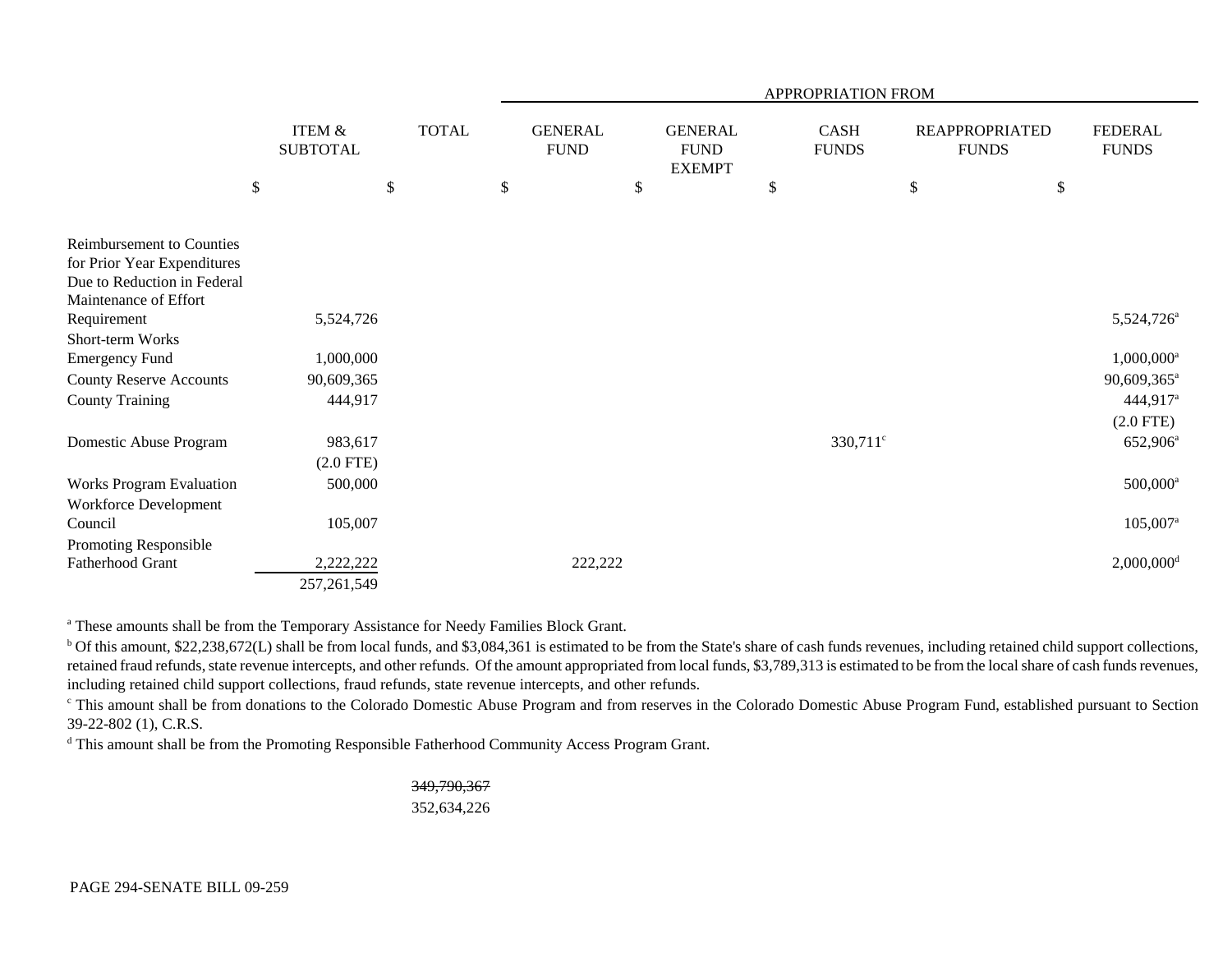|                                                                                       |                                             |              |                               |                                                | APPROPRIATION FROM                             |                                                    |                                |
|---------------------------------------------------------------------------------------|---------------------------------------------|--------------|-------------------------------|------------------------------------------------|------------------------------------------------|----------------------------------------------------|--------------------------------|
|                                                                                       | ITEM &<br><b>SUBTOTAL</b>                   | <b>TOTAL</b> | <b>GENERAL</b><br><b>FUND</b> | <b>GENERAL</b><br><b>FUND</b><br><b>EXEMPT</b> | <b>CASH</b><br><b>FUNDS</b>                    | <b>REAPPROPRIATED</b><br><b>FUNDS</b>              | <b>FEDERAL</b><br><b>FUNDS</b> |
|                                                                                       | \$                                          | \$           | \$                            | \$                                             | \$                                             | \$                                                 | \$                             |
| (8) MENTAL HEALTH AND ALCOHOL AND DRUG ABUSE SERVICES<br>(C) Mental Health Institutes |                                             |              |                               |                                                |                                                |                                                    |                                |
| <b>Mental Health Institutes</b>                                                       | 94,478,192<br>95,522,511<br>$(1,259.6$ FTE) |              |                               |                                                |                                                |                                                    |                                |
| General Hospital                                                                      | 3,447,102<br>3,328,076<br>$(36.0$ FTE)      |              |                               |                                                |                                                |                                                    |                                |
| <b>Educational Programs</b>                                                           | 713,371<br>$(15.0$ FTE)                     |              |                               |                                                |                                                |                                                    |                                |
|                                                                                       | 98,638,665<br>99,563,958                    |              | 77,986,080<br>82,714,770      |                                                | $10,741,590^{\circ}$<br>7,992,354 <sup>a</sup> | $9,910,995$ <sup>b</sup><br>8,856,834 <sup>b</sup> |                                |

<sup>a</sup>Of this amount, \$9,646,020 \$7,000,563 shall be from Medicare and other sources of patient revenues, \$913,215 \$869,484 shall be from counties, and \$182,355 \$122,307 shall be from school districts.

 $^{\text{b}}$  Of this amount,  $$6,098,191$  \$5,959,191 shall be from patient revenues,  $$2,916,411$  \$1,996,844 shall be transferred from the Department of Corrections (including \$400,493 for services for the La Vista Facility), \$548,765 shall be transferred from the Division of Youth Corrections for services for the Sol Vista Facility, \$335,628 \$340,034 shall be transferred from the Department of Education, and \$12,000 shall be transferred from Regional Centers. For informational purposes only, of the patient revenues, \$3,704,738 \$3,454,233 is estimated to be from Medicaid funds transferred from the Department of Health Care Policy and Financing,  $\frac{4,786,678}{31,938,156}$  is estimated to be Medicaid revenue earned from behavioral health organizations through Mental Health Community Capitation, \$265,477 \$201,186 is estimated to be transferred from the Division of Youth Corrections for services provided by the therapeutic residential child care facility at the Colorado Mental Health Institute at Fort Logan, \$241,314 \$258,385 is estimated to be transferred from Medicaid funding from the Department of Health Care Policy and Financing to Child Welfare Services for mental health treatment at the therapeutic residential child care facility at the Colorado Mental Health Institute at Fort Logan, and \$99,984 \$107,231 is estimated to be from Medicaid funds transferred from the Premiums line item in the Department of Health Care Policy and Financing for acute medical services provided by the General Hospital at the Colorado Mental Health Institute at Pueblo.

#### **(D) Alcohol and Drug Abuse Division<sup>2</sup>**

(2) Community Programs (a) Treatment Services Treatment and Detoxification

 $\text{Contracts}$  22,931,861 22,931,861  $\text{H}$ ,339,690 968,518<sup>a</sup> 275,706<sup>b</sup> 10,347,947°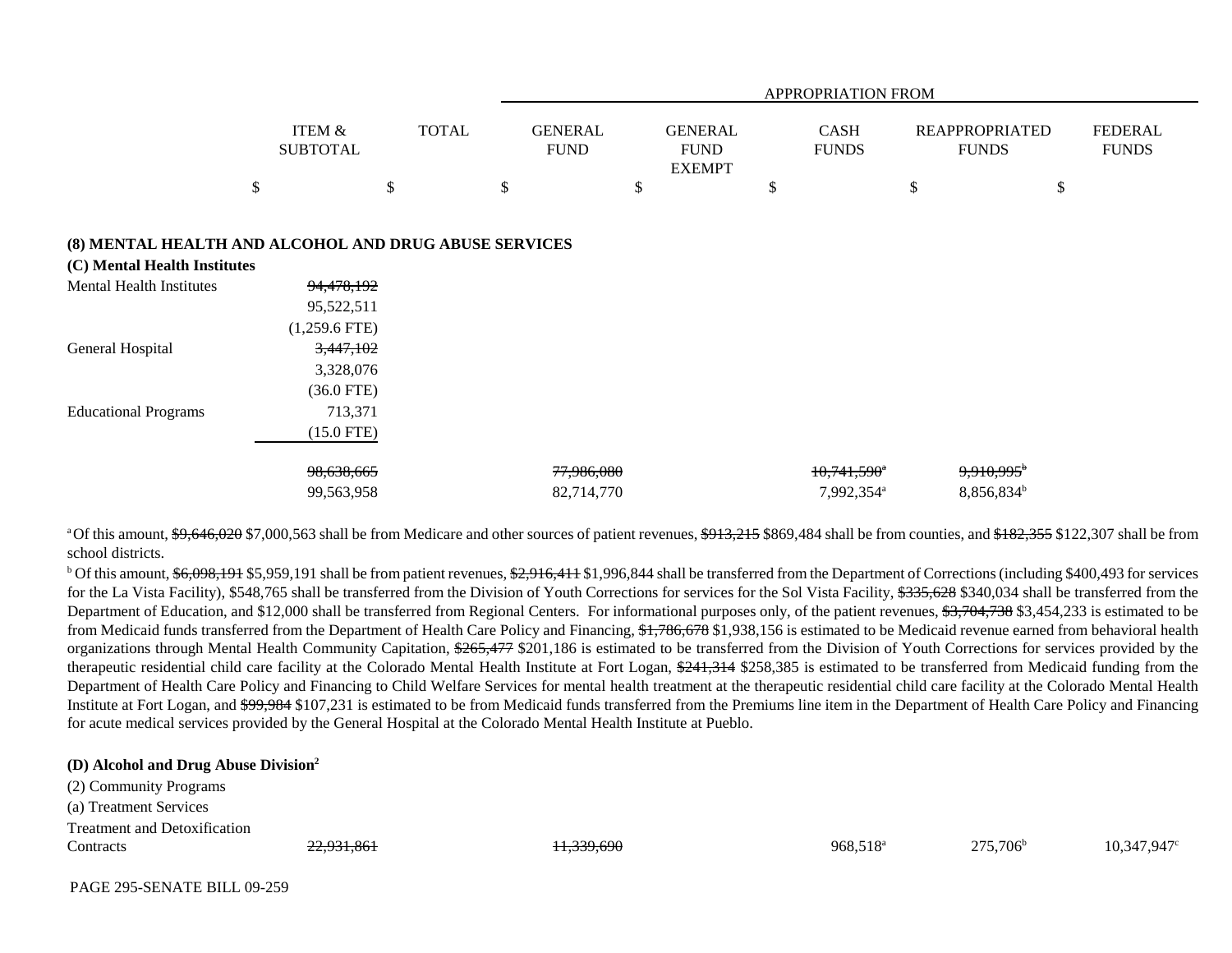|                               |        |                                                      |  | APPROPRIATION FROM            |            |                                                |  |    |                             |                                       |                          |    |                                |
|-------------------------------|--------|------------------------------------------------------|--|-------------------------------|------------|------------------------------------------------|--|----|-----------------------------|---------------------------------------|--------------------------|----|--------------------------------|
|                               |        | <b>TOTAL</b><br><b>ITEM &amp;</b><br><b>SUBTOTAL</b> |  | <b>GENERAL</b><br><b>FUND</b> |            | <b>GENERAL</b><br><b>FUND</b><br><b>EXEMPT</b> |  |    | <b>CASH</b><br><b>FUNDS</b> | <b>REAPPROPRIATED</b><br><b>FUNDS</b> |                          |    | <b>FEDERAL</b><br><b>FUNDS</b> |
|                               | $\$\,$ | \$                                                   |  | \$                            |            | \$                                             |  | \$ |                             | \$                                    |                          | \$ |                                |
|                               |        |                                                      |  |                               |            |                                                |  |    |                             |                                       |                          |    |                                |
|                               |        | 23,271,861                                           |  |                               | 11,679,690 |                                                |  |    |                             |                                       |                          |    |                                |
| Case Management for           |        |                                                      |  |                               |            |                                                |  |    |                             |                                       |                          |    |                                |
| <b>Chronic Detoxification</b> |        |                                                      |  |                               |            |                                                |  |    |                             |                                       |                          |    |                                |
| Clients                       |        | 369,361                                              |  |                               | 2,478      |                                                |  |    |                             |                                       |                          |    | 366,883 <sup>c</sup>           |
| Short-term Intensive          |        |                                                      |  |                               |            |                                                |  |    |                             |                                       |                          |    |                                |
| Residential Remediation and   |        |                                                      |  |                               |            |                                                |  |    |                             |                                       |                          |    |                                |
| Treatment (STIRRT)            |        | 3,741,037                                            |  |                               | 3,357,721  |                                                |  |    | 383,316 <sup>a</sup>        |                                       |                          |    |                                |
|                               |        | 3,401,037                                            |  |                               | 3,017,721  |                                                |  |    |                             |                                       |                          |    |                                |
| High Risk Pregnant Women      |        |                                                      |  |                               |            |                                                |  |    |                             |                                       |                          |    |                                |
| Program                       |        | 1,013,698                                            |  |                               |            |                                                |  |    |                             |                                       | $1,013,698$ <sup>d</sup> |    |                                |
|                               |        | 1,611,048                                            |  |                               |            |                                                |  |    |                             |                                       | $1,611,048$ <sup>d</sup> |    |                                |
|                               |        | 28,055,957                                           |  |                               |            |                                                |  |    |                             |                                       |                          |    |                                |
|                               |        | 28,653,307                                           |  |                               |            |                                                |  |    |                             |                                       |                          |    |                                |

<sup>a</sup> Of these amounts, \$1,020,616 shall be from the Drug Offender Surcharge Fund created pursuant to Section 18-19-103 (4), C.R.S., \$250,000 shall be from various cash funds, \$66,218 shall be from the Adolescent Substance Abuse Prevention and Treatment Fund created pursuant to Section 18-13-122 (16) (b), C.R.S., and \$15,000 shall be from the Persistent Drunk Driver Cash Fund created pursuant to Section 42-3-303 (1), C.R.S.

<sup>b</sup> This amount shall be from moneys transferred from the Department of Public Safety, Community Corrections, Substance Abuse Treatment Program.

c These amounts shall be from the Substance Abuse Prevention and Treatment Block Grant.

<sup>d</sup> This amount shall be from Medicaid funds transferred from the Department of Health Care Policy and Financing.

## 225,601,072

227,123,715

# **(9) SERVICES FOR PEOPLE WITH DISABILITIES**

**(A) Community Services for People with Developmental Disabilities**

(2) Program  $\text{Costs}^{38, 39}$  COSTS<sup>38, 39, 39a</sup>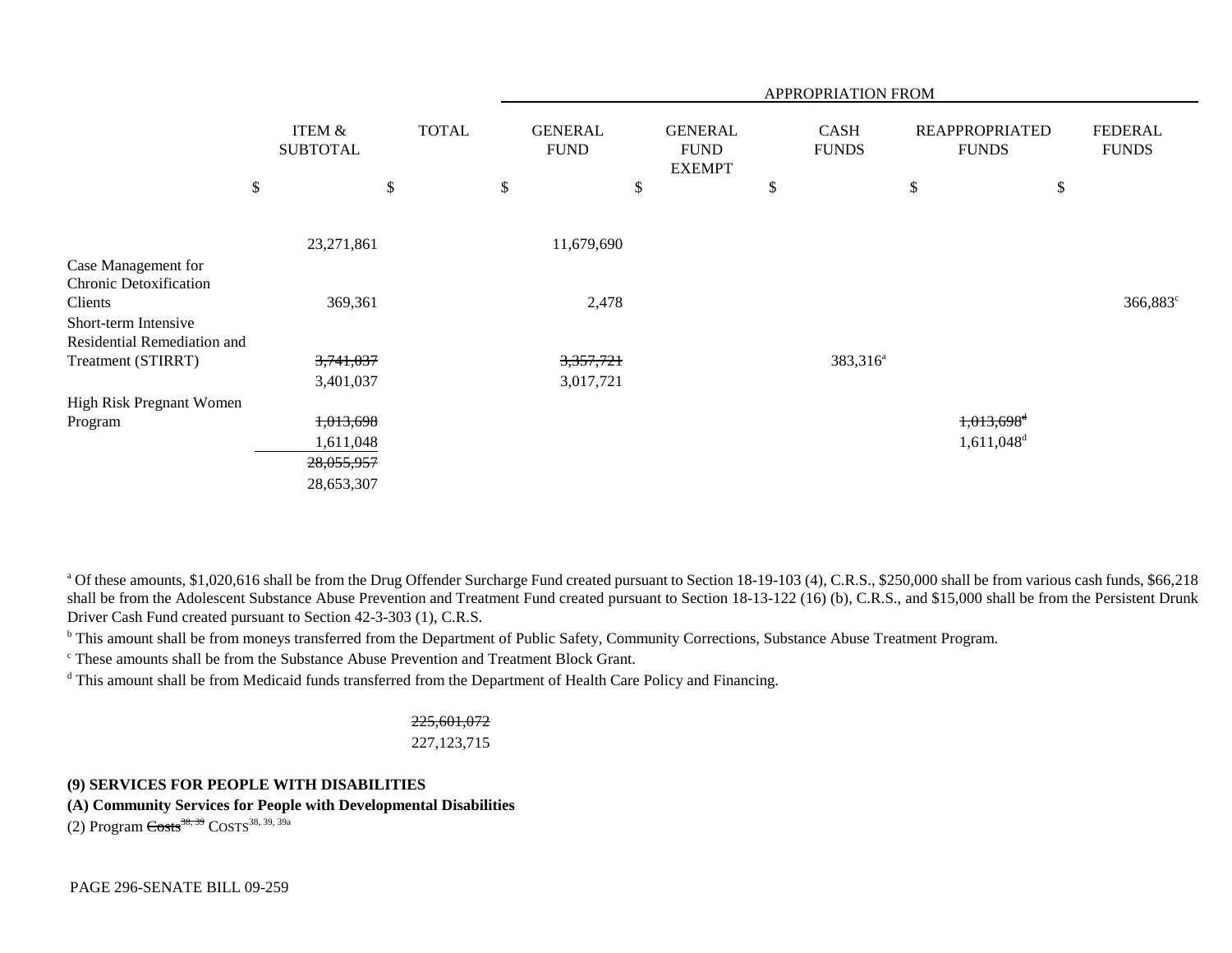|                                                                                                     |                           |              | <b>APPROPRIATION FROM</b> |                               |    |                                                |    |                         |                                       |                          |                                |  |
|-----------------------------------------------------------------------------------------------------|---------------------------|--------------|---------------------------|-------------------------------|----|------------------------------------------------|----|-------------------------|---------------------------------------|--------------------------|--------------------------------|--|
|                                                                                                     | ITEM &<br><b>SUBTOTAL</b> | <b>TOTAL</b> |                           | <b>GENERAL</b><br><b>FUND</b> |    | <b>GENERAL</b><br><b>FUND</b><br><b>EXEMPT</b> |    | CASH<br><b>FUNDS</b>    | <b>REAPPROPRIATED</b><br><b>FUNDS</b> |                          | <b>FEDERAL</b><br><b>FUNDS</b> |  |
| $\$$                                                                                                | $\$\,$                    |              | \$                        |                               | \$ |                                                | \$ |                         | $\mathbb{S}$                          | \$                       |                                |  |
| <b>Adult Comprehensive</b><br>Services for 66 General Fund<br>and 3,982.5 Medicaid                  |                           |              |                           |                               |    |                                                |    |                         |                                       |                          |                                |  |
| resources<br><b>Adult Supported Living</b><br>Services for 692 General<br>Fund and 3,119.5 Medicaid | 249,029,365               |              |                           |                               |    |                                                |    |                         |                                       |                          |                                |  |
| resources<br><b>Early Intervention Services</b><br>for 2,176 General Fund                           | 52,240,309                |              |                           |                               |    |                                                |    |                         |                                       |                          |                                |  |
| resources<br>Family Support Services for                                                            | 11,098,328                |              |                           |                               |    |                                                |    |                         |                                       |                          |                                |  |
| 1,226 General Fund resources                                                                        | 6,507,966                 |              |                           |                               |    |                                                |    |                         |                                       |                          |                                |  |
|                                                                                                     | 2,168,085                 |              |                           |                               |    |                                                |    |                         |                                       |                          |                                |  |
| Children's Extensive Support<br>Services for 393 Medicaid                                           |                           |              |                           |                               |    |                                                |    |                         |                                       |                          |                                |  |
| resources<br>Case Management for 3,713<br>General Fund and 7,942                                    | 6,882,727                 |              |                           |                               |    |                                                |    |                         |                                       |                          |                                |  |
| Medicaid resources                                                                                  | 22,373,098                |              |                           |                               |    |                                                |    |                         |                                       |                          |                                |  |
| <b>Special Purpose</b>                                                                              | 1,057,693                 |              |                           |                               |    |                                                |    |                         |                                       |                          |                                |  |
|                                                                                                     | 349,189,486               |              |                           | 31,480,548                    |    |                                                |    | 28,340,125 <sup>a</sup> |                                       | 289,368,813 <sup>b</sup> |                                |  |
|                                                                                                     | 344,849,605               |              |                           | 27,140,667                    |    |                                                |    |                         |                                       |                          |                                |  |

<sup>a</sup> This amount shall be from client cash sources.

<sup>b</sup> Of this amount \$288,877,499 shall be from Medicaid funds transferred from the Department of Health Care Policy and Financing, and \$491,314 shall be transferred from the Division of Vocational Rehabilitation. These amounts reflect the assumption that \$2,432,000 shall be received by community providers from consumers associated with post-eligibility treatment of income assessments.

# **(B) Regional Centers for People with Developmental Disabilities**

(1) Medicaid-funded Services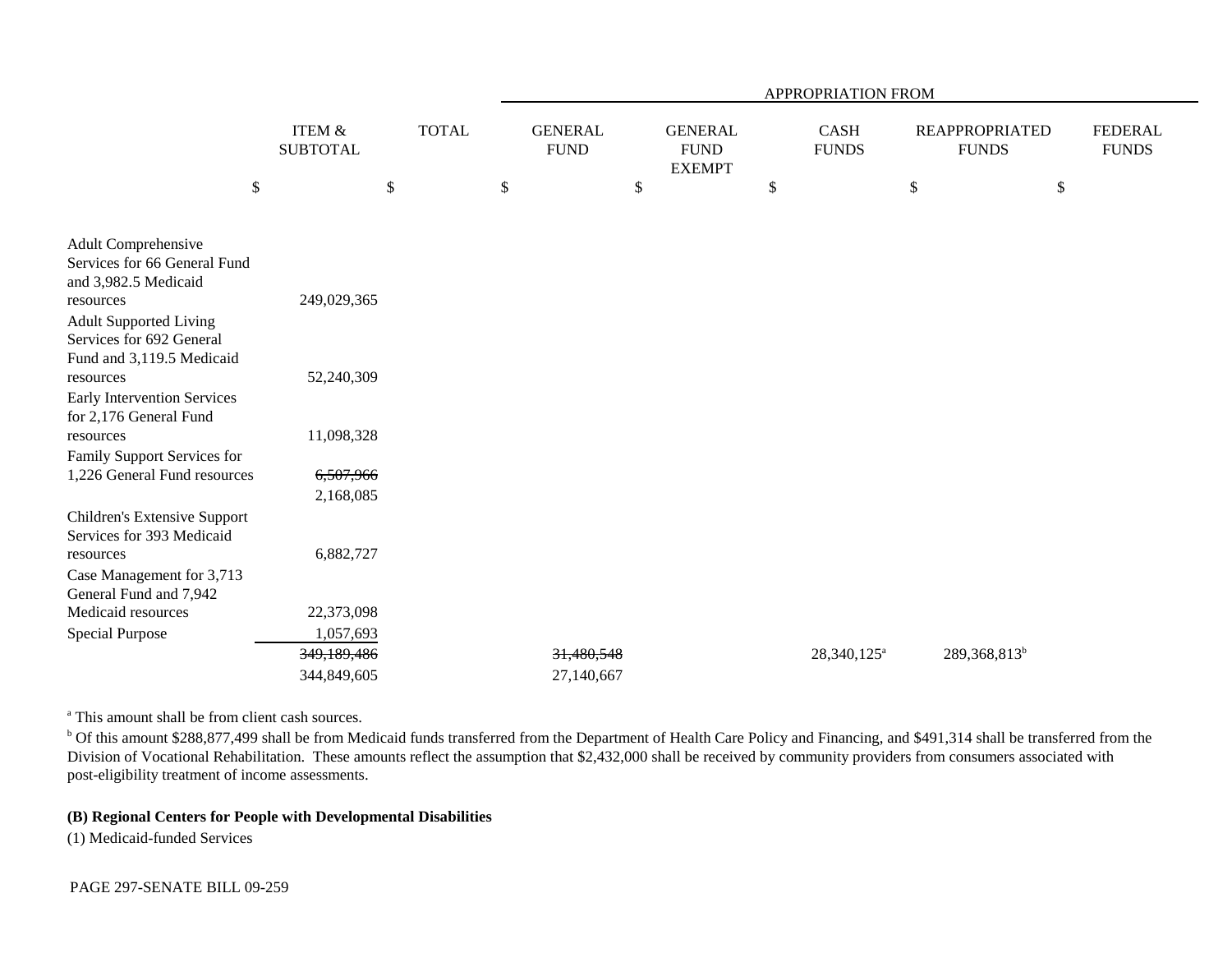|                                     |                                      |              |    | APPROPRIATION FROM            |    |                                                |    |                             |                                       |                           |                                |  |  |
|-------------------------------------|--------------------------------------|--------------|----|-------------------------------|----|------------------------------------------------|----|-----------------------------|---------------------------------------|---------------------------|--------------------------------|--|--|
|                                     | <b>ITEM &amp;</b><br><b>SUBTOTAL</b> | <b>TOTAL</b> |    | <b>GENERAL</b><br><b>FUND</b> |    | <b>GENERAL</b><br><b>FUND</b><br><b>EXEMPT</b> |    | <b>CASH</b><br><b>FUNDS</b> | <b>REAPPROPRIATED</b><br><b>FUNDS</b> |                           | <b>FEDERAL</b><br><b>FUNDS</b> |  |  |
|                                     | $\$$                                 | \$           | \$ |                               | \$ |                                                | \$ |                             | \$                                    | \$                        |                                |  |  |
| Personal Services                   | 45,597,117<br>$(955.3$ FTE)          |              |    |                               |    |                                                |    |                             |                                       |                           |                                |  |  |
| <b>Operating Expenses</b>           | 2,550,164                            |              |    |                               |    |                                                |    |                             |                                       |                           |                                |  |  |
| Capital Outlay - Patient            |                                      |              |    |                               |    |                                                |    |                             |                                       |                           |                                |  |  |
| Needs                               | 80,249                               |              |    |                               |    |                                                |    |                             |                                       |                           |                                |  |  |
| <b>Leased Space</b>                 | 200,209                              |              |    |                               |    |                                                |    |                             |                                       |                           |                                |  |  |
| <b>Resident Incentive Allowance</b> | 138,176                              |              |    |                               |    |                                                |    |                             |                                       |                           |                                |  |  |
| <b>Purchase of Services</b>         | 263,291                              |              |    |                               |    |                                                |    |                             |                                       |                           |                                |  |  |
| PRIOR YEAR ACCOUNTING               |                                      |              |    |                               |    |                                                |    |                             |                                       |                           |                                |  |  |
| <b>ERRORS AND FEDERAL</b>           |                                      |              |    |                               |    |                                                |    |                             |                                       |                           |                                |  |  |
| <b>DISALLOWANCES</b>                | 8,127,221                            |              |    |                               |    |                                                |    |                             |                                       |                           |                                |  |  |
|                                     | 48,829,206                           |              |    |                               |    |                                                |    | $2,691,276$ <sup>a</sup>    |                                       | $46,137,930$ <sup>b</sup> |                                |  |  |
|                                     | 56,956,427                           |              |    | 3,227,033                     |    |                                                |    |                             |                                       | $51,038,118^b$            |                                |  |  |

<sup>a</sup> This amount shall be from client cash revenues.

<sup>b</sup> This amount shall be from Medicaid funds transferred from the Department of Health Care Policy and Financing and shall include \$979,501 for facility fees pursuant to Section 25.5-6-204 (1) (c) (I), C.R.S.

|                                                 |              | 512,360,794   |                  |                          |                   |
|-------------------------------------------------|--------------|---------------|------------------|--------------------------|-------------------|
|                                                 |              | 516,148,134   |                  |                          |                   |
| (11) DIVISION OF YOUTH CORRECTIONS <sup>2</sup> |              |               |                  |                          |                   |
| (C) Community Programs                          |              |               |                  |                          |                   |
| <b>Personal Services</b>                        | 7,929,462    | 7,585,467     | $48,850^{\rm a}$ | 44,520 <sup>b</sup>      | $250,625^{\circ}$ |
|                                                 |              | $(117.8$ FTE) | $(1.0$ FTE)      |                          |                   |
| <b>Operating Expenses</b>                       | 359,860      | 357,412       | $2,448^{\circ}$  |                          |                   |
| <b>Purchase of Contract</b>                     |              |               |                  |                          |                   |
| Placements <sup>41</sup>                        | 44,515,261   | 41,707,844    |                  | $2,807,417$ <sup>b</sup> |                   |
|                                                 | 43, 101, 563 | 41,541,746    |                  | $1,559,817^b$            |                   |
| Managed Care Pilot Project                      | 1,390,441    | 1,357,105     |                  | $33,336^b$               |                   |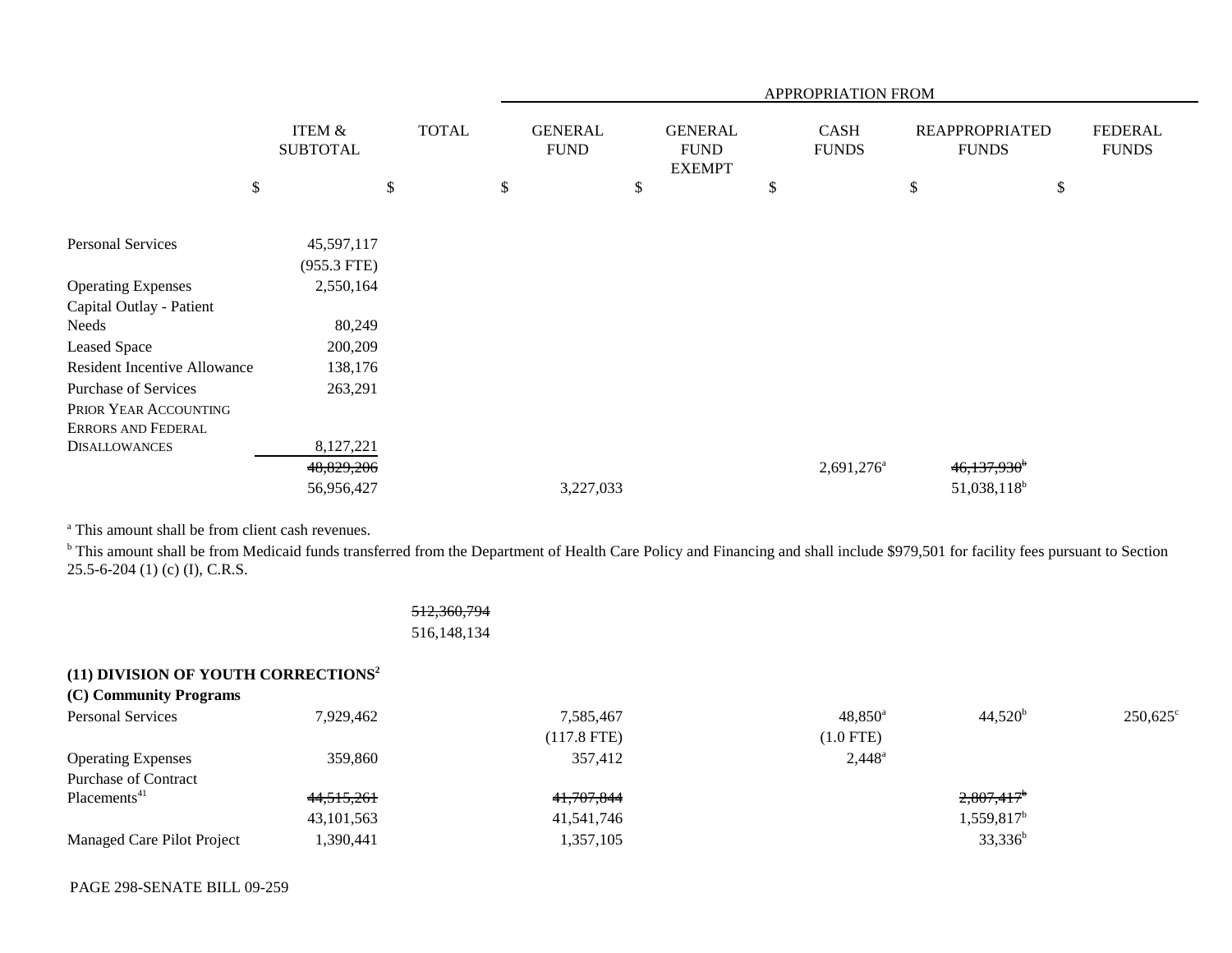|                             |                           |              | APPROPRIATION FROM            |    |                                                |    |                             |                                       |  |    |                                |
|-----------------------------|---------------------------|--------------|-------------------------------|----|------------------------------------------------|----|-----------------------------|---------------------------------------|--|----|--------------------------------|
|                             | ITEM &<br><b>SUBTOTAL</b> | <b>TOTAL</b> | <b>GENERAL</b><br><b>FUND</b> |    | <b>GENERAL</b><br><b>FUND</b><br><b>EXEMPT</b> |    | <b>CASH</b><br><b>FUNDS</b> | <b>REAPPROPRIATED</b><br><b>FUNDS</b> |  |    | <b>FEDERAL</b><br><b>FUNDS</b> |
|                             | \$                        | \$           | \$                            | \$ |                                                | \$ |                             | \$                                    |  | \$ |                                |
| S.B. 91-94 Programs         | 13,297,406                |              | 13,297,406                    |    |                                                |    |                             |                                       |  |    |                                |
| Parole Program Services     | 5,453,754<br>6,243,652    |              | 4,543,898<br>5,333,796        |    |                                                |    |                             |                                       |  |    | 909,856 <sup>c</sup>           |
| Juvenile Sex Offender Staff |                           |              |                               |    |                                                |    |                             |                                       |  |    |                                |
| Training                    | 47,060<br>72,993,244      |              | 8,810                         |    |                                                |    | $38,250$ <sup>d</sup>       |                                       |  |    |                                |
|                             | 72,369,444                |              |                               |    |                                                |    |                             |                                       |  |    |                                |

<sup>a</sup> These amounts shall be from the contractor for the Ridge View facility pursuant to Section 19-2-411.5 (2) (e), C.R.S.

<sup>b</sup> These amounts shall be from Medicaid funds transferred from the Department of Health Care Policy and Financing.

c These amounts shall be from Title IV-E of the Social Security Act.

<sup>d</sup> This amount shall be from the Sex Offender Surcharge Fund created in Section 18-21-103 (3), C.R.S.

#### 133,982,056 133,358,256

# **TOTALS PART VII(HUMAN SERVICES)** \$2,102,472,107 \$671,628,912 \$358,554,342 \$425,512,982 \$2,121,472,115 \$672,532,707 \$358,648,965<sup>a</sup> \$428,708,759 \$661,581,684

a Of this amount, \$119,870,918 contains an (L) notation.

**FOOTNOTES** -- The following statements are referenced to the numbered footnotes throughout section 2.

39a DEPARTMENT OF HUMAN SERVICES, SERVICES FOR PEOPLE WITH DISABILITIES, COMMUNITY SERVICES FOR PEOPLE WITH DEVELOPMENTAL DISABILITIES, PROGRAM COSTS -- THE CALCULATIONS IN THIS LINE ITEM REFLECT THE ASSUMPTIONS THAT: (1) \$5,057,748 MEDICAID REAPPROPRIATED FUNDS, ROLLED FORWARD FROM FY 2007-08, ARE AVAILABLE TO AUGMENT THE ADULT COMPREHENSIVE SERVICES APPROPRIATION; (2) \$4,339,881 GENERAL FUND, ROLLED FORWARD FROM FY 2007-08, IS AVAILABLE TO AUGMENT THE FAMILY SUPPORT SERVICES APPROPRIATION; (3) \$2,005,558 GENERAL FUND, ROLLED FORWARD FROM FY 2007-08, IS AVAILABLE AS "HOLD HARMLESS" FUNDING TO ASSIST DEVELOPMENTAL DISABILITY CONSUMERS AND PROVIDERS NEGATIVELY AFFECTED BY THE CONVERSION TO A STATEWIDE RATE STRUCTURE FOR DEVELOPMENTAL DISABILITY MEDICAID WAIVER SERVICES; (4) UP TO \$1,966,000 GENERAL FUND, ROLLED FORWARD FROM FY 2007-08, IS AVAILABLE TO ADDRESS COSTS ASSOCIATED WITH MAINTAINING ADEQUATE COMMUNITY CENTERED BOARD SERVICES